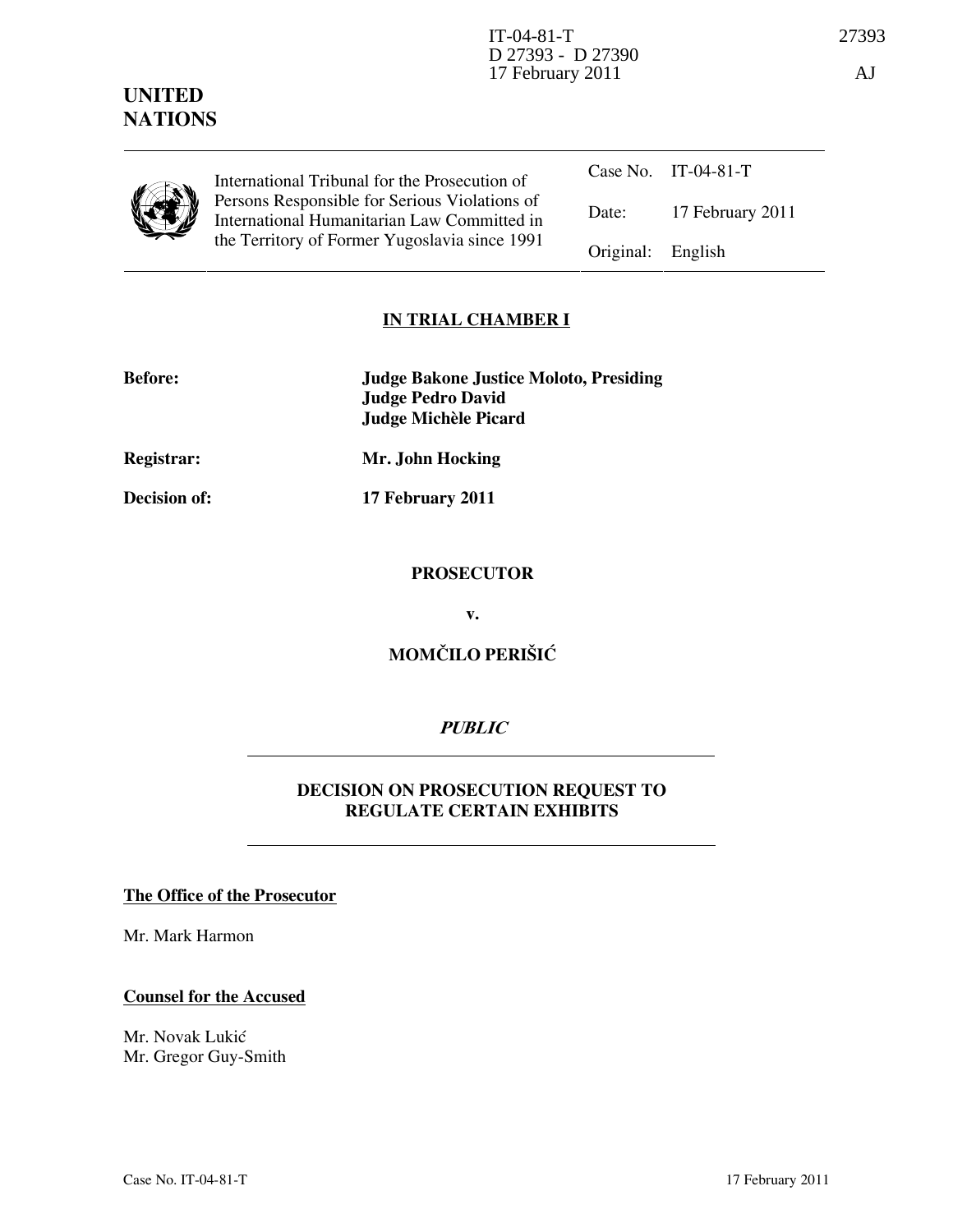TRIAL CHAMBER I ("Trial Chamber") of the International Tribunal for the Prosecution of Persons Responsible for Serious Violations of International Humanitarian Law Committed in the Territory of the former Yugoslavia since 1991 ("Tribunal") is seised of the "Prosecution Request to Regulate Certain Exhibits", filed publicly on 8 February 2011 ("Motion") whereby it seeks the admission of remaining Marked for Identification ("MFI") documents and the regulation of certain exhibits.<sup>1</sup> The Trial Chamber hereby renders its Decision.

# I. APPLICABLE LAW

1. The Trial Chamber recalls the law applicable to the present Motion as set out in a previous decision of this Trial Chamber. $<sup>2</sup>$ </sup>

## II. DISCUSSION

#### A. MFI Documents Where the Defence Sought Review

2. The Prosecution informs the Trial Chamber that the Defence now agrees that documents P1514, P1618, P1619, P1620, P1799, P1800, P1812, P1813, P1816, P1820, P1822, P1827, P2098, P2105, P2106, P2108, P2119, P2132, P2133 and P2134 tendered during the testimony of Bretton Randall should be admitted.<sup>3</sup> The Defence had previously requested that they be marked as MFI to allow further review.<sup>4</sup> The Trial Chamber is satisfied that these documents are relevant and of probative value, and admits them into evidence.<sup>5</sup>

#### B. MFI Documents with Flawed Translations

3. The Prosecution also requests that the following documents be regulated by either replacing the existing English translations or attaching new English translations with requested stipulations: P2628, P2630, P2694, P2894, P2895, P2897, P2898, P2899, P2900, P2901, P2902, P2903, P2904, P2905, P2906, P2907, P2908, P2909, P2910, P2911, P2912, P2913, P2914, P2924, P2931, P2932, P2943 and P2944.<sup>6</sup> The Prosecution requests that the MFI status of those documents be lifted and that they be admitted into evidence after the regulations are made.<sup>7</sup> The Trial Chamber is satisfied

 $\overline{a}$ 

5 Motion, para. 3.

<sup>1</sup> Motion, para. 1.

 $^2$  Decision Regarding Outstanding Documents Marked for Identification, 21 December 2009, paras 9-13.<br><sup>3</sup> Motion name <sup>2</sup>

Motion, para. 3.

<sup>4</sup> Motion, para. 3.

<sup>6</sup> . Motion, paras 4-5.

<sup>7</sup> Motion, paras 4-5.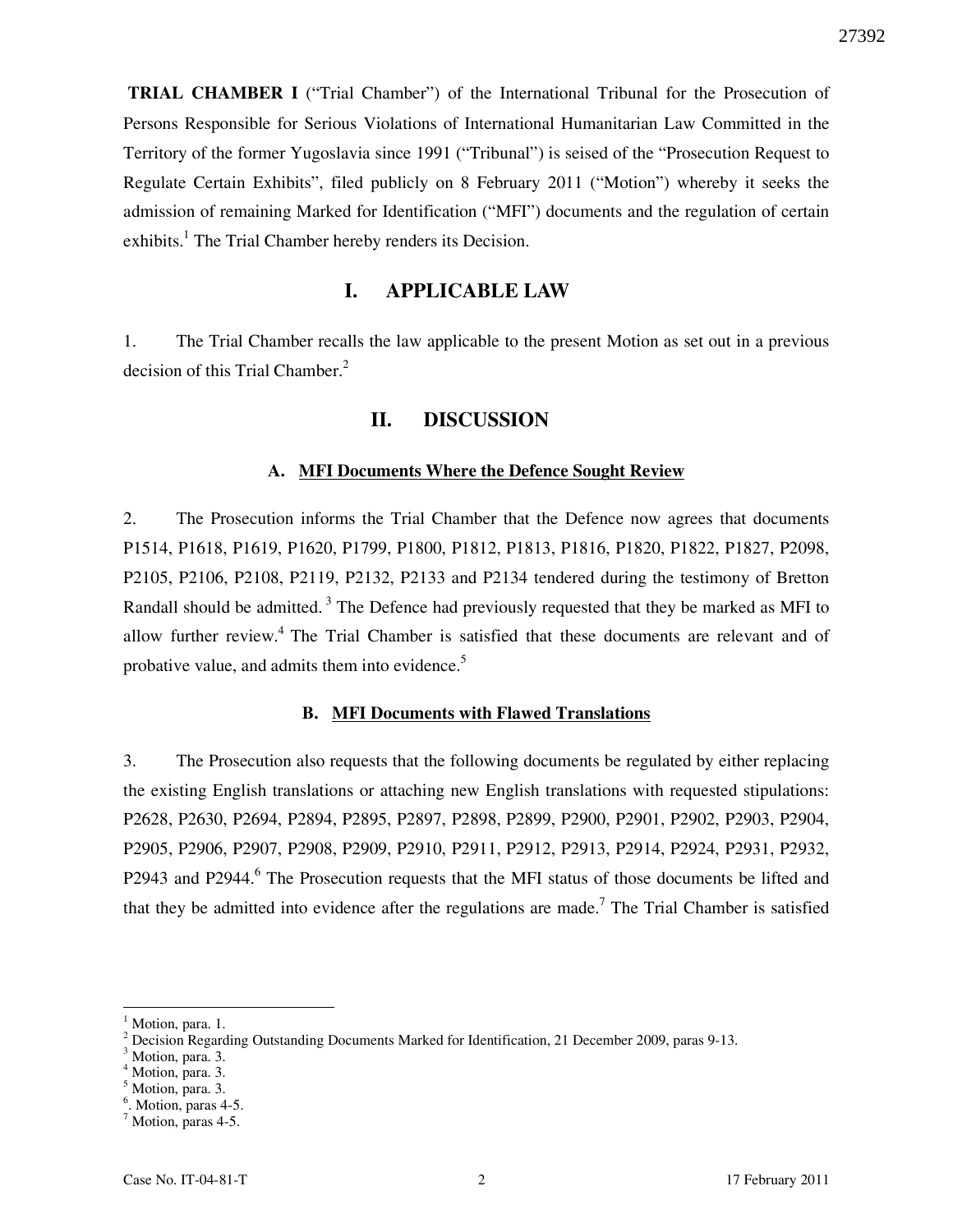of the relevance and probative value of those documents, and admits them into evidence upon regulation of their translation as indicated in the Motion. $8<sup>8</sup>$ 

### C. Documents that the Prosecution Seeks to Withdraw

4. The Prosecution seeks to withdraw P1803 and P1814 and have them removed from the record.<sup>9</sup> The Trial Chamber finds therefore that these documents should be removed from the trial record. $10$ 

### D. Admitted Documents with Flawed Translations

5. The Prosecution seeks regulation of the specified translations for the following documents that have been admitted into evidence but contain errors: P33, P39, P168, P197, P762, P801, P872, P983, P1524, P1612, P1655, P1658, P1662, P1729, P1730, P1731, P1769, P1880, P1895, P1899, P1902, P2113, P2413, P2827.<sup>11</sup> The Trial Chamber finds that these exhibits should be regulated in accordance with the specific instructions contained in the Motion.<sup>12</sup>

### E. Sealed Exhibits and Exhibits Containing Extraneous Pages

6. The Prosecution requests that the seal be lifted from P33 and P39 upon replacement of the transcripts from which they are formed.<sup>13</sup> The Prosecution also requests that extraneous pages be removed from P1691 and P1683.<sup>14</sup> The Trial Chamber finds that the seal should be removed from P33 and P39 upon the replacement of the transcripts from which they are formed, and that the extraneous documents should be removed from P1683 and P1691 as indicated in the Motion.<sup>15</sup>

# III. DISPOSITION

PURSUANT TO Rules 54 and 89 of the Rules of Procedure and Evidence, the Trial Chamber:

GRANTS the Motion;

ADMITS the following documents into evidence and removes their MFI status:

 $\overline{a}$ 

<sup>10</sup> Motion, para. 6.

<sup>8</sup> Motion, paras 4-5.

<sup>&</sup>lt;sup>9</sup> Motion, para. 6.

<sup>&</sup>lt;sup>11</sup> Motion, paras 7-9.

 $12$  Motion, para. 7(1).

 $13$  Motion, para. 7(2). <sup>14</sup> Motion paras 8-9.

<sup>&</sup>lt;sup>15</sup> Motion, paras 7-9.